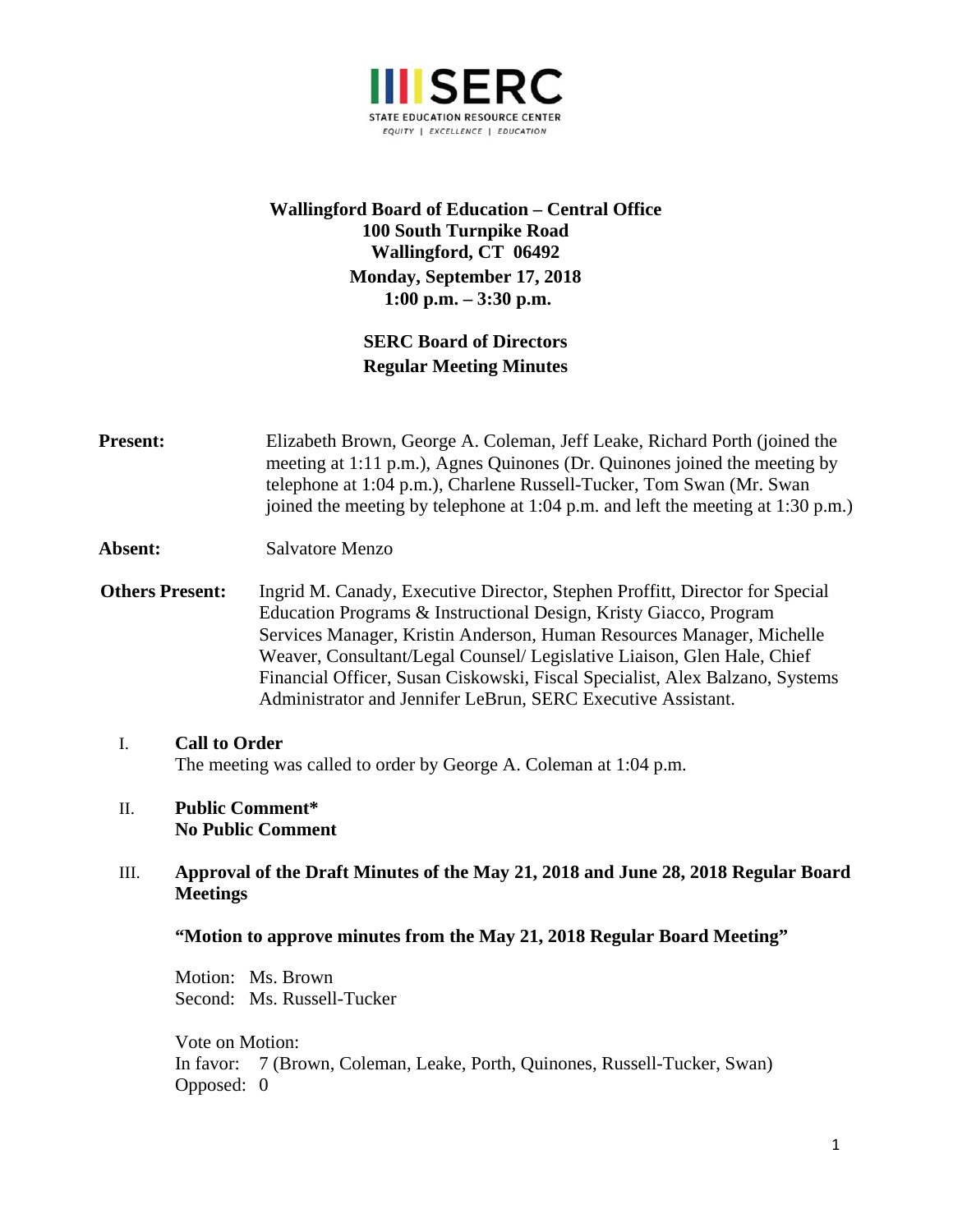Abstained: 0

#### **"Motion to approve minutes from the June 28, 2018 Regular Board Meeting"**

Motion: Ms. Brown Second: Ms. Russell-Tucker

Vote on Motion: In favor: 7 (Brown, Coleman, Leake, Porth, Quinones, Russell-Tucker, Swan) Opposed: 0 Abstained:

### IV. **Agency Updates from Ingrid M. Canady, Executive Director**

a. Introduction of New Staff & Promotions

Ms. Canady introduced new SERC staff members; Kristin Anderson, HR Manager, Alex Balzano, Systems Administrator, Susan Ciskowski, Fiscal Specialist, Glen Hale, Chief Financial Officer, and Stephen Proffitt, promoted to Director for Special Education & Instructional Design.

Mr. Coleman welcomed new staff members and thanked them for their willingness to assist with SERC's work for the children and families of CT.

#### b. Fiscal Report, *Glen Hale, Chief Financial Officer*

Mr. Hale shared the recent fiscal report with Board Members and reviewed the statement of revenues and expenses and balance sheet in detail.

There was general conversation.

### c. SERC Library Update

Ms. Canady provided information about the reopening of the SERC Library. There continues to be concerns around funding and therefor the reopening of the library has been put on hold. Ms. Canady shared that SERC has been receiving many requests from the public to borrow, loan and buy tests and resources from the library collection. SERC has informed callers that the materials are property of the State Department of Education and cannot be loaned out while the library is closed.

Ms. Russell-Tucker will bring the urgency of obtaining answers to questions around the SERC Library to the Commissioner of Education at their next meeting.

There was general conversation.

### d. LEA Contracts/Other Contracts

Ms. Canady provided information about SERC's fully executed LEA/Other contracts through September 2018. SERC has entered into agreements for a total of \$181,000.00. The contracts are specific to Curriculum & Instruction, Positive Behavioral Interventions and Supports (PBIS), Racial Equity, Special Education and Scientific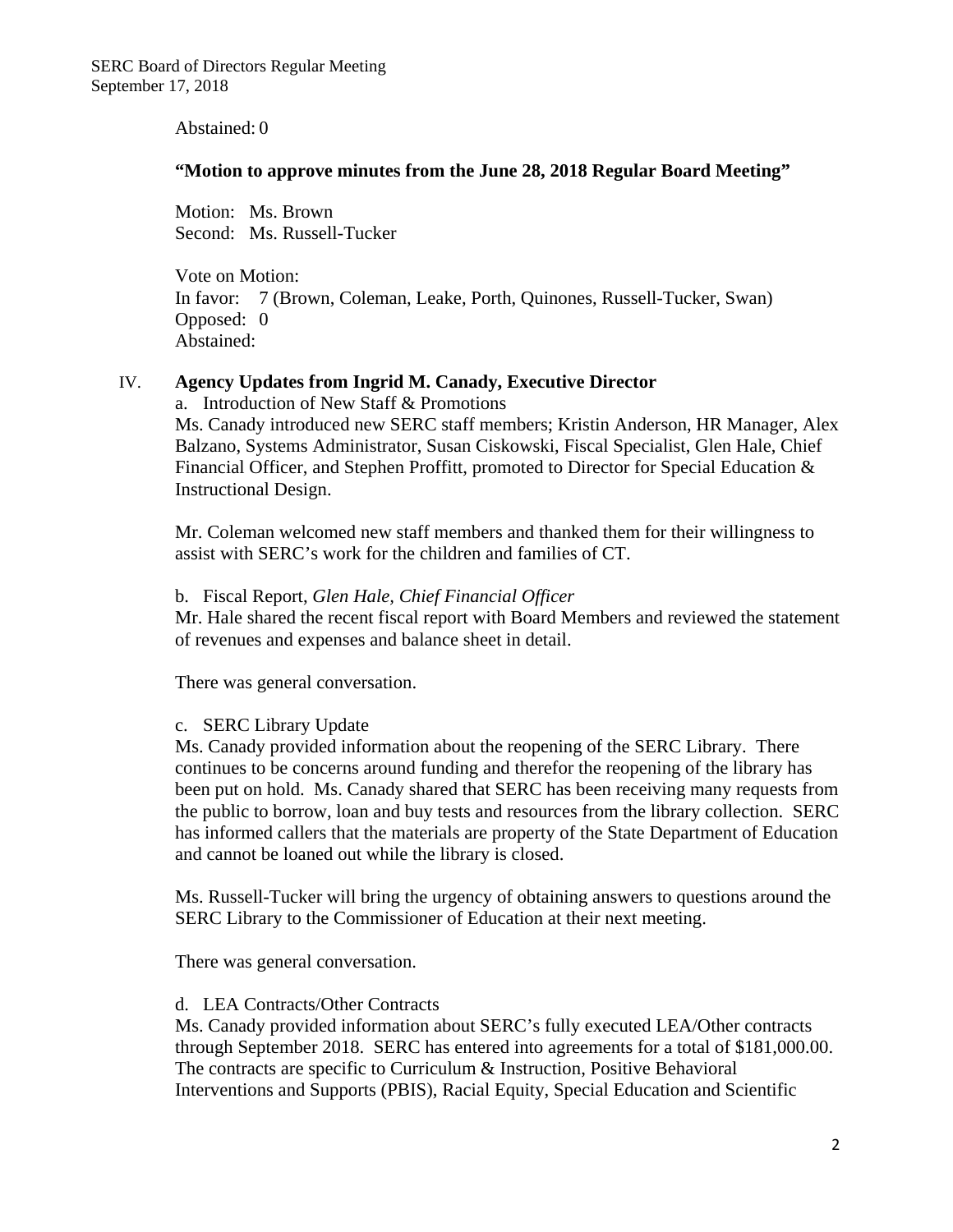Research-Based Interventions (SRBI) programs. This information will be updated and shared with the Board at their regular monthly meetings.

There was general conversation.

e. Graustein Foundation Update

Ms. Canady shared that the Graustein Foundation has been a large supporter of SERC for many years. In recent weeks, Ms. Canady has received requests for information from the Graustein Foundation about SERC, the SERC Foundation and the future of SERC given the challenges faced by the organizations within the last fiscal year. Mr. Coleman stated that he would like to see a more aggressive public relations campaign for SERC.

There was general conversation.

### V. **Items for Discussion**

a. SERC Board of Directors to Review Options for SERC's Future Location Ms. Canady opened the discussion by stating that SERC is looking for future location that is affordable, convenient to our participants, provides ample parking and will allow room for SERC's growth.

Ms. Canady shared a letter dated May 2017 from the Office of Policy and Management (OPM) granting approval of the Interim Space Request (ISR) and Interim Funding Request (IFR) submitted by SERC for leased office space. The approval is for 11,000 square feet and is based on 36 full time employees. Ms. Canady expressed the need to secure a location by November 2018 as the approval letter is only valid for 18 months.

Ms. Canady provided Board Members with a packet containing SERC's specific square footage needs, five possible location choices, square footage/total yearly lease costs (which include renovation costs), blueprints and location features for each property.

The five properties currently being considered are:

- Vinal Tech High School, Middletown, CT;
- 25 Industrial Park Road, Middletown, CT (Previous SERC Location);
- 175 Union Street, Waterbury, CT (Former Timex Museum;
- American School for the Deaf Campus, West Hartford, CT;
- 3580 Main Street, Hartford (Iconic Fuller Brush Building).

Ms. Canady shared that the only requirement of OPM by November is the decision on a location and a signed lease for their review. Renovations and the physical move can occur at a later date.

A lengthy conversation ensued around the Vinal Tech location. It is unfortunate that the space is not large enough to accommodate the entire agency, but the area that has been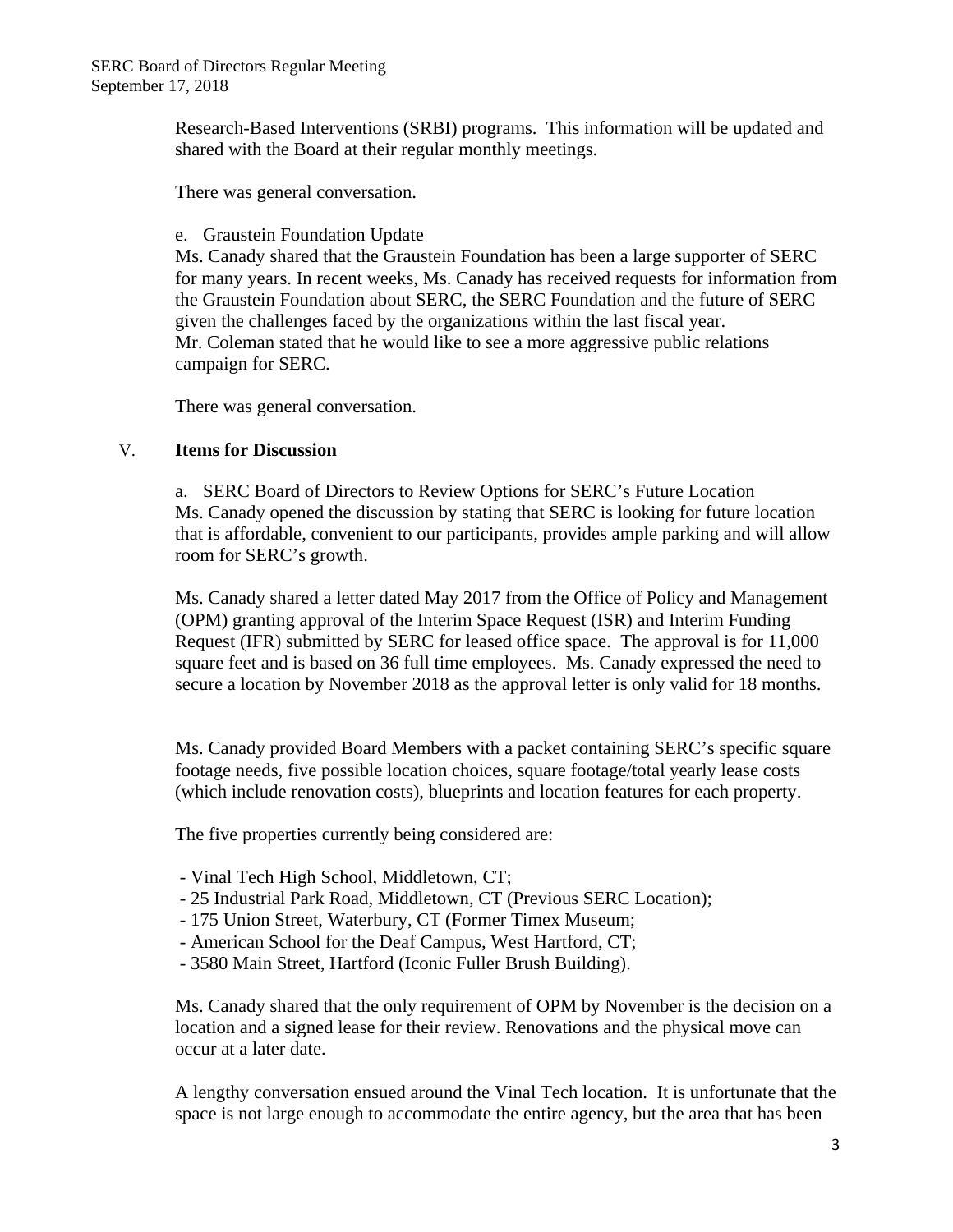discussed would be sufficient to house a Professional Learning Center. Ms. Russell-Tucker indicated that there would be a Memorandum of Agreement (MOA) between SERC and Vinal Tech.

Mr. Coleman proposed that we ask for an extension from OPM. Ms. Russell-Tucker suggested that SERC inquire if extensions are ever given.

Mr. Porth asked if Ms. Canady had a preference or recommended a property in particular. Ms. Canady indicated that the Waterbury location provides options for school district and city collaboration and partnerships, ample parking for SERC's training sessions, and easy access to highways and public transportation. However, Ms. Canady expressed that SERC staff was concerned about Waterbury given current traffic patterns and moving SERC from our current centralized location.

Board members agreed that Ms. Canady should proceed to pursue the use of Vinal Tech as SERC's Professional Learning Center. They asked for more information about the remaining properties in order to make an informed decision. Ms. Canady will provide that information to the board as soon as possible. The Board agreed that the decision needs to be as economically sound as possible. Ms. Brown included that the new location should foster relationships with school districts, and Mr. Porth discussed the need to keep travel reimbursement costs in mind when negotiating.

VI. Mr. Coleman proposed a motion to go out of order on the agenda.

### **"Motion to approve reorder of agenda items."**

Motion: Mr. Leake Second: Mr. Porth

Vote on Motion: In favor: 6 (Brown, Coleman, Leake, Porth, Russell-Tucker, Quinones) Opposed: 0 Abstained: 0

b. Board Committees Agenda item tabled.

### VII. **Action Items**

a. Approval to Secure Vinal Tech Space for SERC

Approval requested to secure space at Vinal Technical High School to be used as a Professional Learning Center.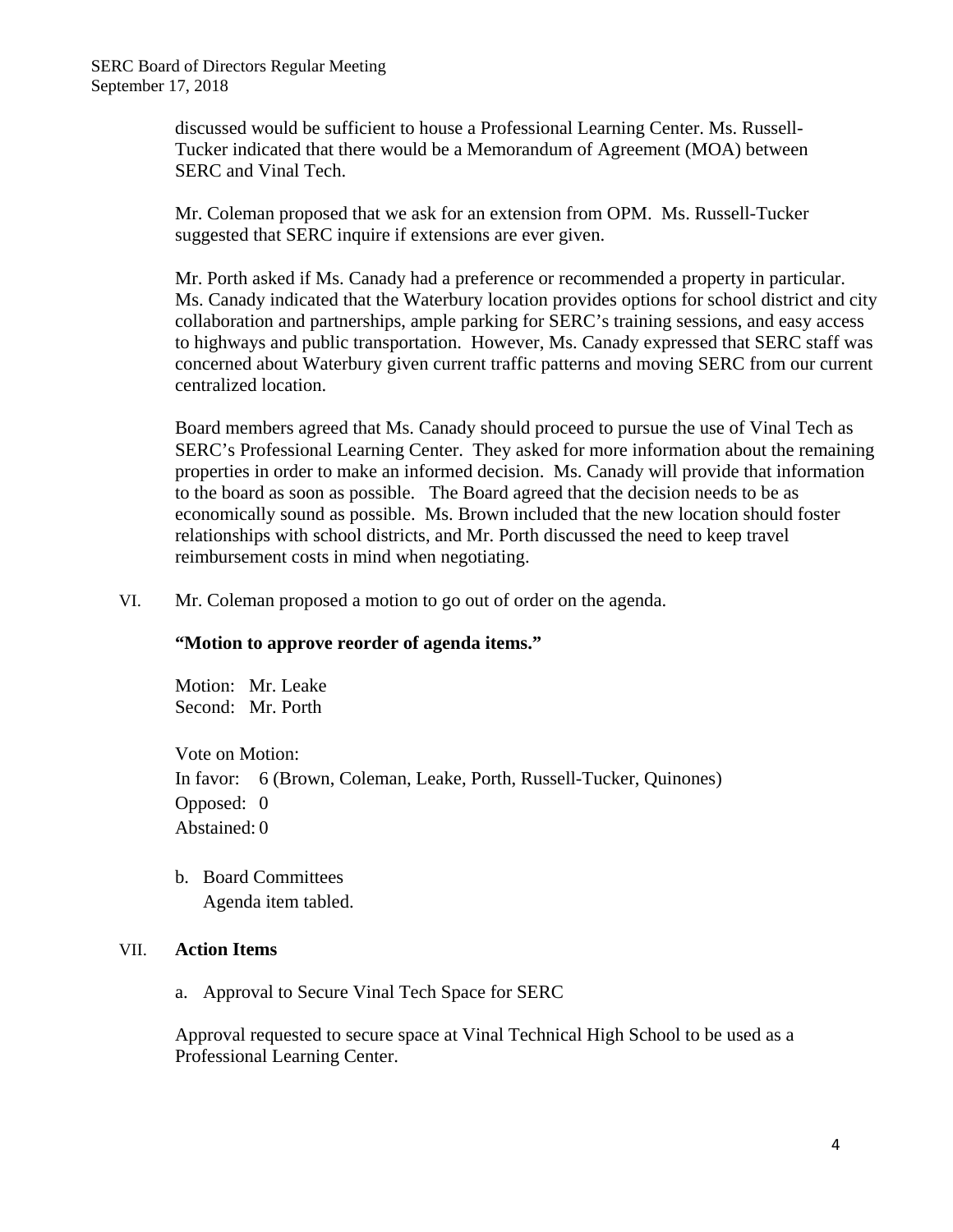### **"Motion to approve Securing Vinal Tech Space for SERC"**

Motion: Mr. Leake Second: Mr. Porth

Vote on Motion: In favor: 6 (Brown, Coleman, Leake, Porth, Quinones, Russell-Tucker,) Opposed: 0 Abstained: 0

b. Revised Telework Policy

Michelle Weaver, Consultant/Legal Counsel/Legislative Liaison**,** discussed the change that was made to the current SERC Telework Policy. The policy will now require that every teleworker report to the office on Monday's and one additional office day.

### **"Motion to approve SERC's Revised Telework Policy"**

Motion: Mr. Leake Second: Ms. Brown

Vote on Motion: In favor: 6 (Brown, Coleman, Leake, Porth, Quinones, Russell-Tucker) Opposed: 0 Abstained: 0

c. Approval to Negotiate Lease Contract for SERC's Future Office Location

Board Members asked Ms. Canady to continue her work with possible locations as referenced above. No motion needed.

### VIII. **Executive Session**

a. Executive Director Contract

## **"Motion to enter into Executive Session for the Purpose of Discussing SERC's Executive Director Contract."**

Motion: Ms. Brown Second: Ms. Russell-Tucker

Vote on Motion:

In favor: 6 (Brown, Coleman, Leake, Menzo, Quinones, Russell-Tucker) Opposed: 0 Abstained: 0